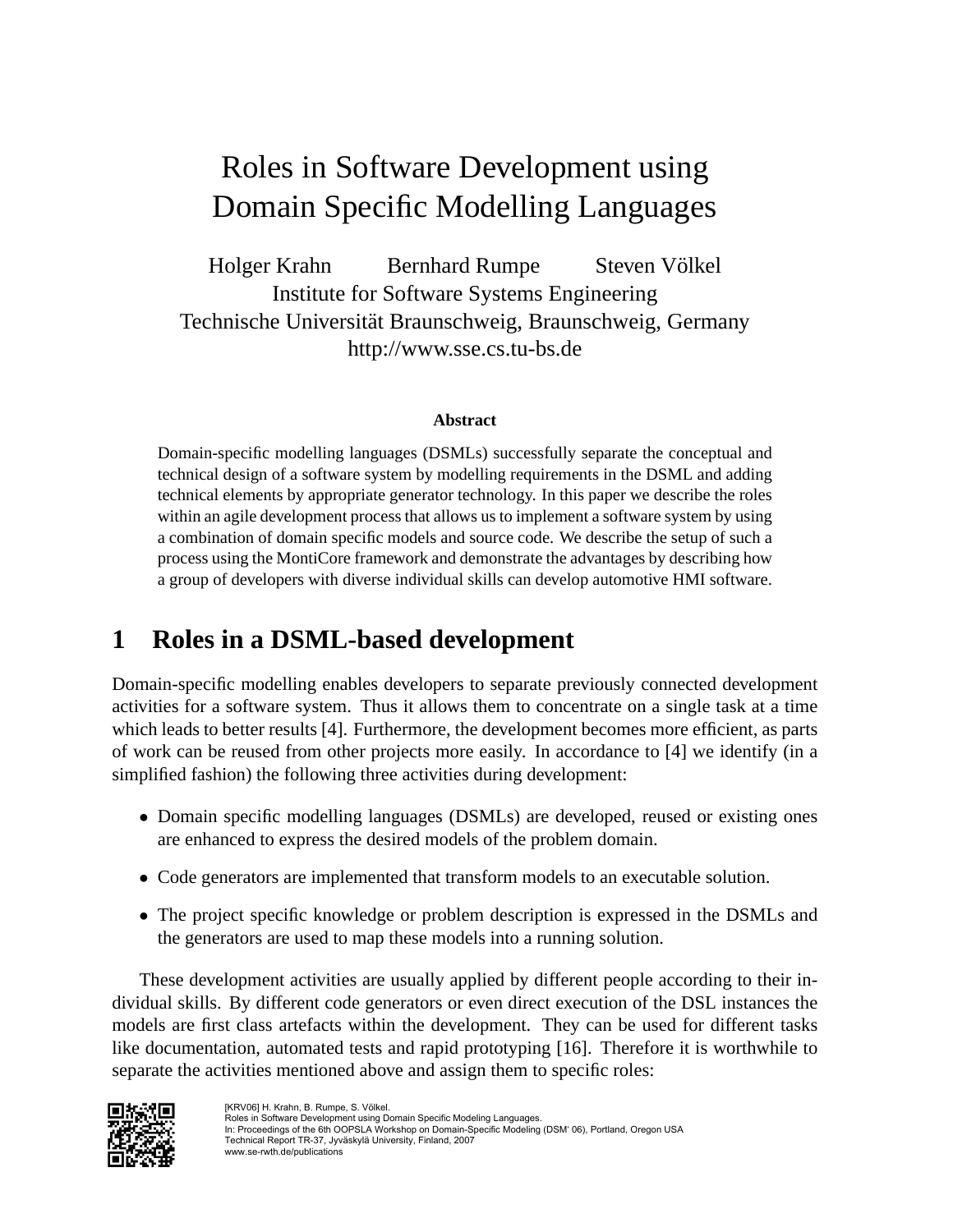- A *language developer* defines or enhances a domain specific modelling language (DSML) in accordance with the needs of the product developers.
- A *tool developer* writes code generators for the DSML which includes the generation of production and test code as well as the analysis of the content and its quality. In addition tool developers integrate newly-developed or reused language processing components and generators to form tools used within the project.
- A *library developer* develops software components or libraries and simplifies thereby the code generator because constant reusable software parts do not have to be generated. Therefore this role is closely connected to the *tool developer* but requires more domain knowledge. One aim of a library is to encapsulate detailed domain knowledge and provide a simplified interface that is sufficient for the needs of the code generation.
- The *product developers* use the provided tools for different activities within the project. Mainly, they specify a solution using their domain knowledge expressed in DSMLs to directly influence the resulting software.

The language developer not only defines the syntax of the modelling language respectively the newly added concepts in that language but also describes its meaning in terms of semantics, ensures that the new concepts are properly integrated in the existing language and provides a manual for their use. It is important that the semantics of a language is not only defined by describing how the generator handles it [9].

In conventional non-agile project settings both roles, language and tool developer, are not part of the project team. In cases where a commercial off-the-shelf tool is used, they are completely unavailable. However, the experiences we made so far indicate that it is recommended to integrate these tool based service activities into the project, leading to a more agile form of development.

The running system produced by the code generator allows the product developer to gain insights into the system's behaviour and thus gives the developers immediate feedback. Then the product developer might provide new feature requests and in turn the tool and language developers change the generator implementation or the DSML itself. In accordance to an agile development process, we argue that all developers should be able to easily adapt and immediately compile the resulting system after each change to judge the influence of the applied change easily. This requirement corresponds to the agile principles of *immediate feedback* and *continuous integration* [2]. This is only possible, if the language and tool developers are available within the project. Furthermore, in smaller projects the aforementioned roles might be taken by single person, thus the language, tool, library and product developer roles are unified.

The advantage of the development steps and roles is the strict separation of the description of a solution on a conceptual level and its technical realisation. This is an example of the well know principle *separation of concerns* [5] and permits the ability to independently evolve and possibly reuse all artefacts. The approach gains its benefit from the fact that technical solutions, stored in libraries and code generators change less often than the requirements for a certain application.

Our experience is based on the development of the MontiCore framework [8] which we use to develop DSMLs and tools which process these DSMLs. MontiCore itself is developed in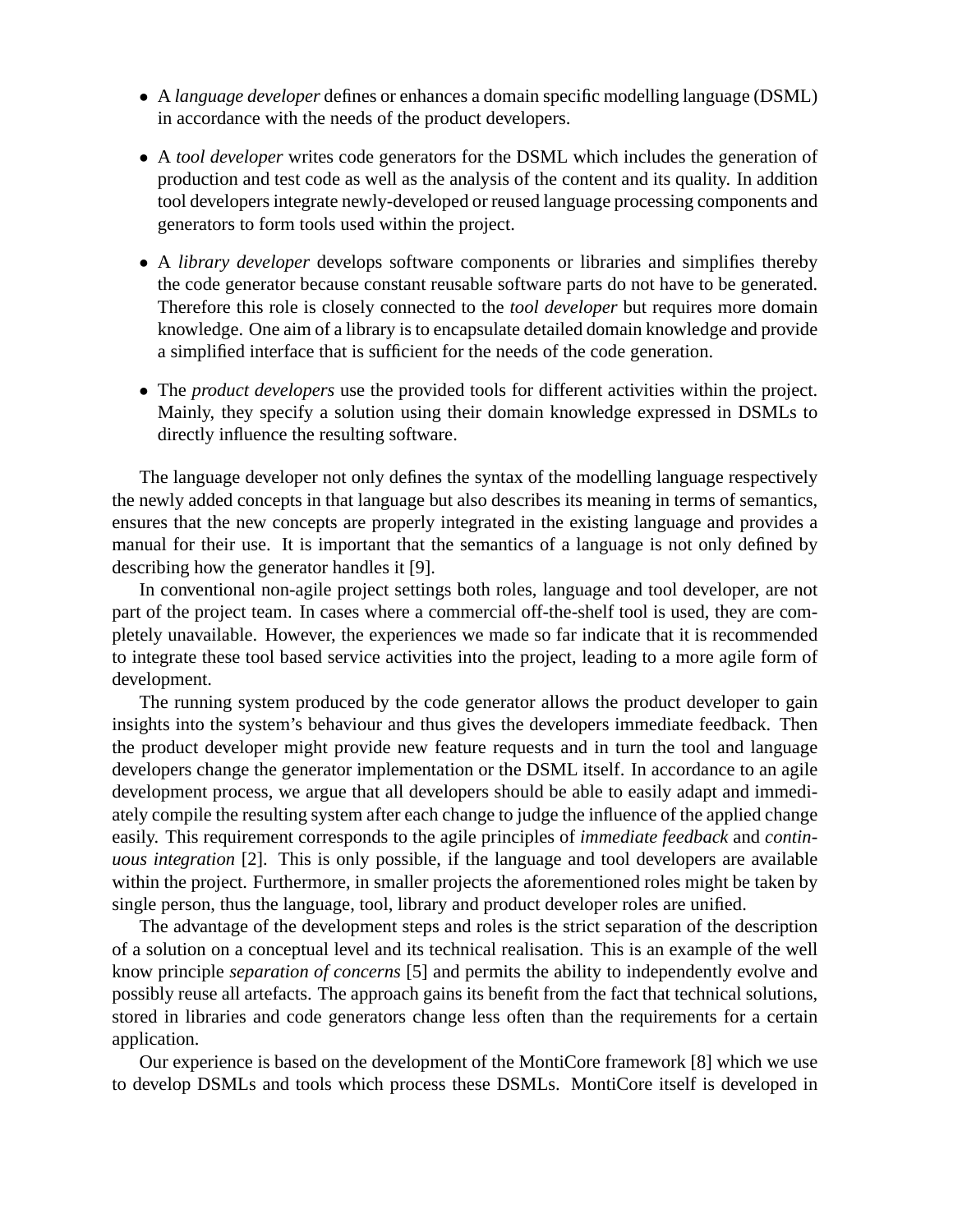an agile way, where the requirements of certain DSML descriptions (the input of MontiCore) often lead to changes in the generator itself and therefore evolve the MontiCore framework. MontiCore can be automatically rebuilt after any change in a MontiCore artefact and tests with different type of granularity ensure the quality of the result.

Our agile model-driven method uses a lot more concepts of other agile methods like *Extreme Programming* [2]: on-site customer, test-first, early feedback, etc. However, instead of a codecentric approach we concentrate on executable models that we use for production and test code generation. The main idea as described in [3] is to detect errors as soon as possible and to get early feedback from customers. Furthermore, the test cases we generate run in full automation, which makes the development process really agile. An on-site customer can act as a product developer that is not only able to develop the system in an appropriate way but can also define tests using the same notation [19]. All roles should develop their artefacts in a test-first manner regardless if they use or develop DSMLs or write source code. This makes an explicit test role unnecessary.

To explain such a development process in more detail we have developed a tool chain for a Human-Machine-Interface (HMI) in an automotive context. Two DSMLs are developed and used by different roles to produce an HMI based software.

The rest of the paper is structured as follows. Section 2 describes the MontiCore framework which enables an agile development of domain-specific modelling languages and the tool support for such a development process. Section 3 describes an illustrative example for the roles in the process where DSMLs are used for the development of an automotive sub-system. Section 4 relates our approach to other publications and Section 5 concludes this paper.

## **2 DSML-Framework MontiCore**

As an intermediate step towards a fully model-based software development process we currently advocate a development process that uses code and models at the same time and, more important at the same level of abstraction. Several kinds of models and source code together express solutions in a problem-adequate way. This means, the developers do not round-trip engineer and switch views between code and models, but use models and handwritten code as descriptions of orthogonal parts. Developers do not look at or modify any form of generated code.

In [7] we have shown how to combine Statecharts and Java source code that exceeds the approach current CASE tools provide. The developer modifies only the handwritten source code and the Statecharts without considering the generated source code. This imposes syntactic constraints between source code and Statecharts, like called events in source code must be accepted by the Statechart and events have fitting parameters, which are directly displayed on basis of the Statechart and the handwritten source code. This makes a generation tool much more useable, compared to a situation, where errors have to be traced back from the generated source code to the model.

This approach is different from the OMG MDA[13] approach, because MDA describes the usage of models at different levels of abstraction and basically one-shot model transformations to transform each models from one level down to a less abstract level. The last transformation then results in source code that forms the software system. Manual changes in the generated models resp. source code are generally allowed and therefore, repeated generation becomes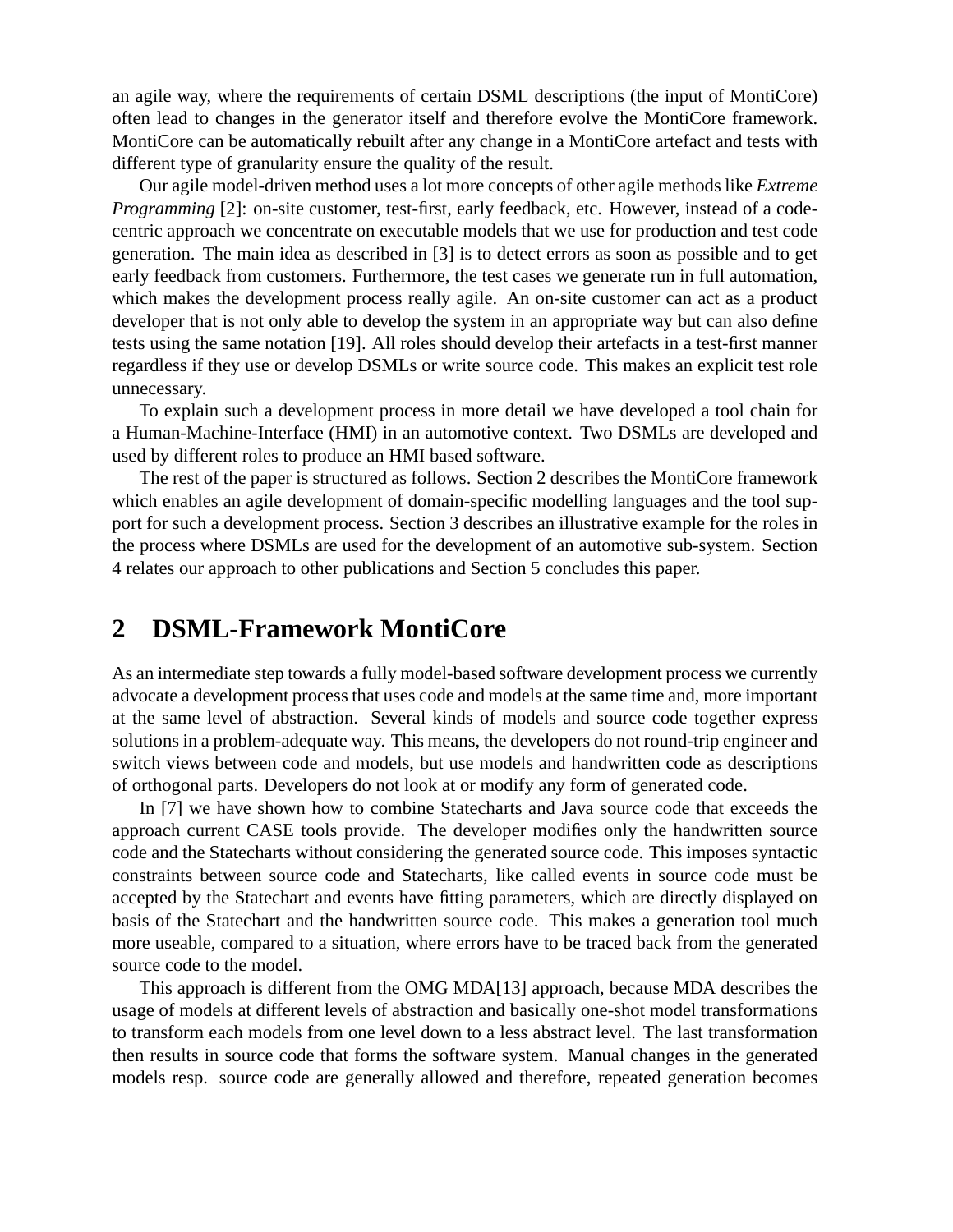difficult if not impossible. Figure 1 sketches the generation/transformation process as seen by MDA that is also similar to a classic CASE tool approach compared to our process (b) where constraints are checked between models and source code. The handwritten source code is transferred to the generated source code and changed automatically where technical details are needed to interact correctly with the source code generated from models.



Figure 1: Comparison of MDA and the proposed approach

Executable UML [14] describes an approach where a well-defined subset of the UML is used to model a system. MontiCore completes this approach by additionally integrating a programming language as another kind of model and providing facilities to create new kinds of models.

MontiCore allows the language developer to define a modelling language by specifying the concrete syntax in form a context-free grammar. It uses this definition first for generating a lexer/parser pair with the parser generator Antlr [15]. In addition, it generates the internal representation (abstract syntax, metamodel) of the language as derivation from the grammar in form of Java classes. Through an extension mechanism within MontiCore grammars the standard derivation process can be flexibly adapted.

The language developer can express additional constraints and features that simplify the integration of the resulting products in the DSLTool framework of MontiCore. This framework provides standard solutions for tasks like file and error handling, execution order, tree traversal, template processing [12] or target code formatting. These techniques are a solid basis for the tool developer to define model transformations, code generation, analysis algorithms and syntactic checks based on the proper semantics and the intended use of the DSML. These solutions are offered to simplify the development of specific DSML tools within the agile development process.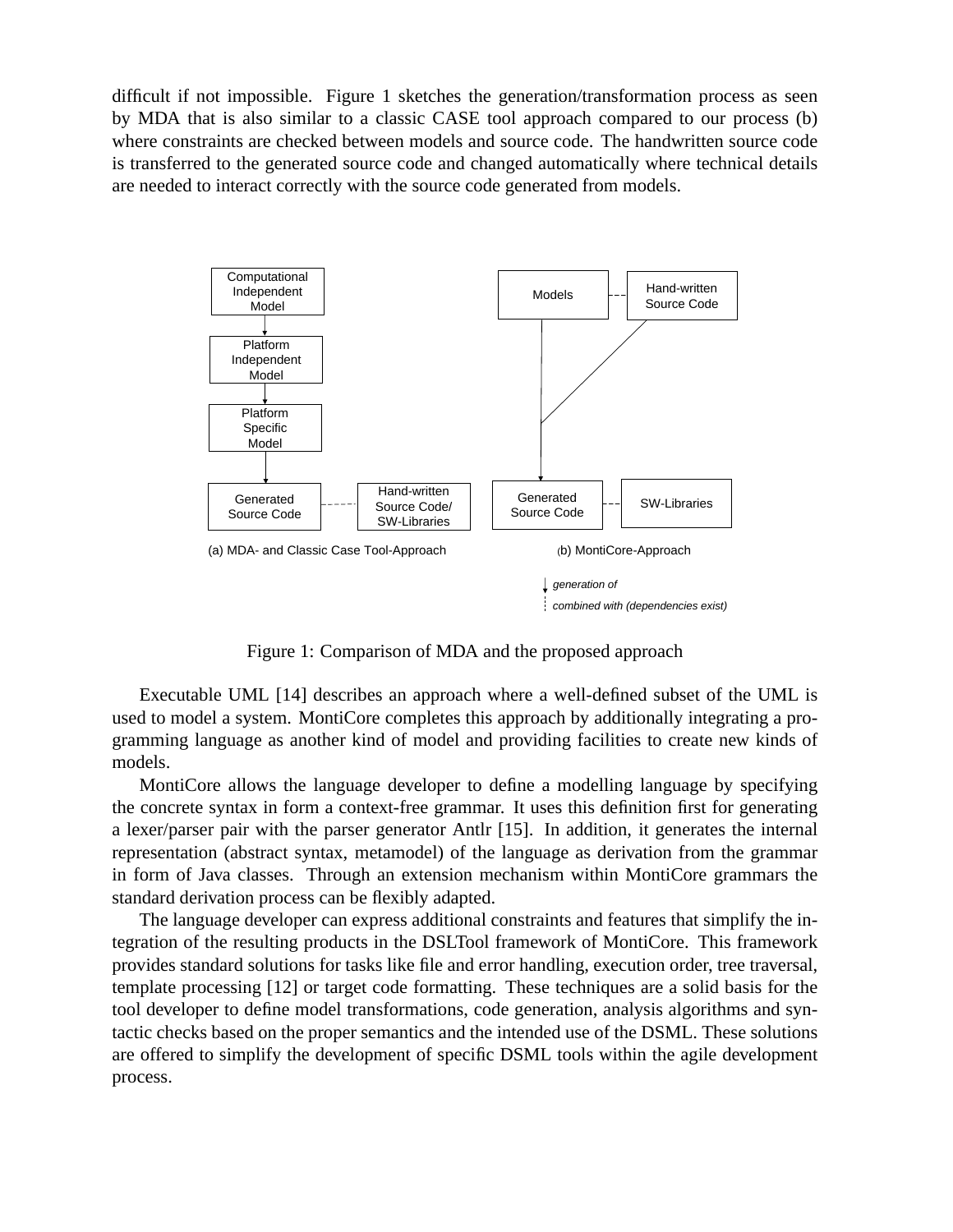Consequently, MontiCore can be seen as a generator on the one hand and as a language processing support environment on the other hand. The development of the MontiCore framework itself is a proof of concept for this approach, because the framework is implemented using a partial bootstrap process.

### **3 DSMLs for HMIs**

This section demonstrates a practical example that uses the proposed MontiCore method for developing Human-Machine-Interfaces (HMIs) in cars. HMIs provide a user interface for the comfort functions of a car and are able to provide various feedback to the user.

Nowadays most car companies use their own HMIs with differences in look and feel, functions, and handling. Even cars of a single company have various configurations with different features. Taking the project setting of developing an HMI software for a certain car manufacturer with the agile MontiCore process, we have identified different activities in the development process and associate them with our identified roles.

The cooperation of the different artefacts can be found in Figure 2. The mentioned diagram types and languages are explained in the following.



Figure 2: Generator structure for the HMI

After discussions with the product developers a *language developer* designs a DSML definition for *Menu Diagrams* that describe the menu structure of an HMI. This form of description is specific for HMIs in cars and uses concepts like menus, dialogs, status boxes and user inputs that correspond directly to the concept used by the manufacturer.

Another task for a *language developer* is to introduce *Feature diagrams* [4] to the project. These diagrams allow to model common and variable features and interdependencies between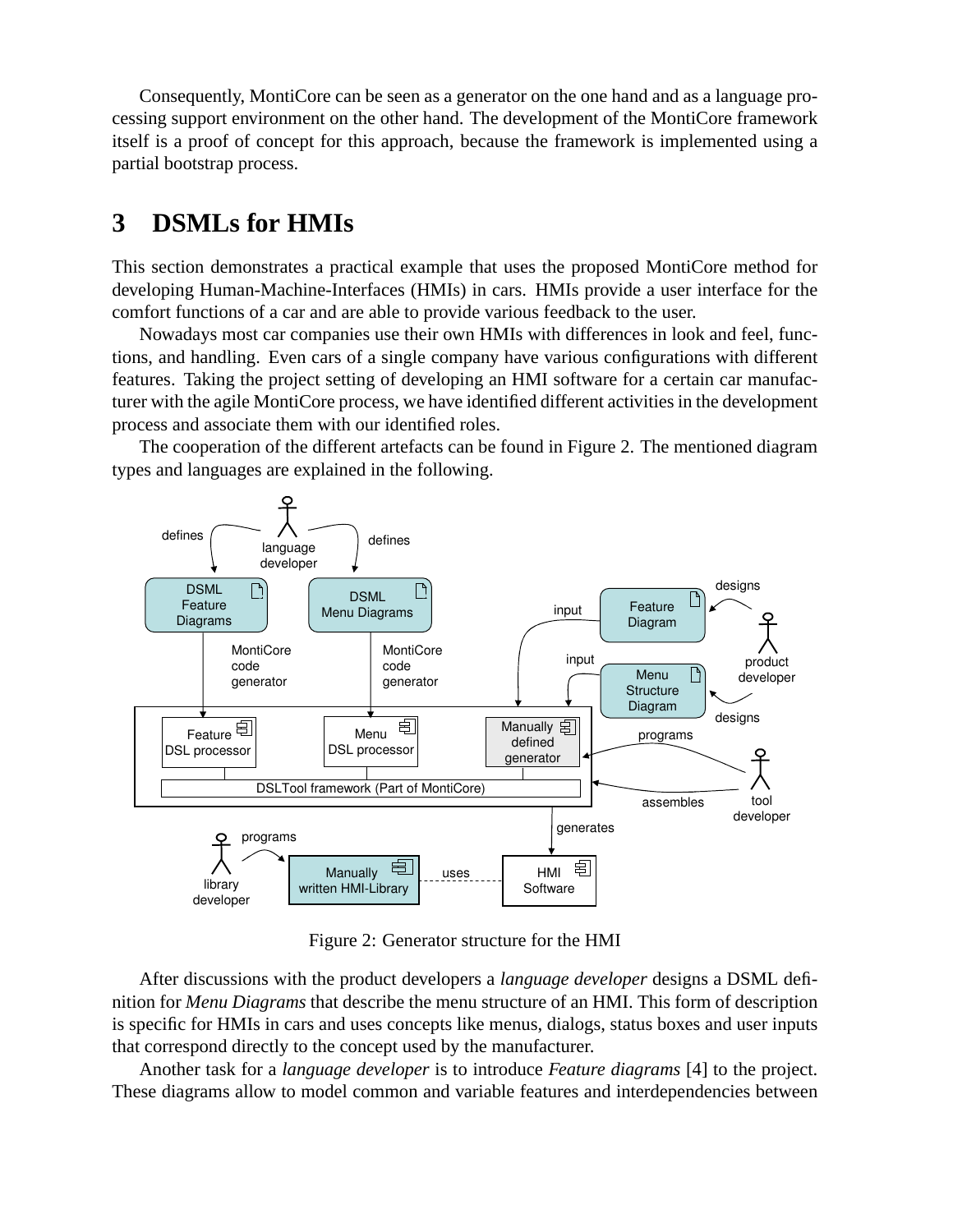them. Figure 3 shows such a *feature diagram*. It is essentially a tree of features, that can either be mandatory or optional depending on the style of the edge: a black (mandatory) or a white (optional) circle. The edge decoration denotes alternative features. For the easier integration in the text-based tools in our proposed development process a textual notation for feature diagrams is used.



Figure 3: Feature Diagram

A *tool developer* builds a tool that comprises both languages. MontiCore is used to generate the language processing components and the DSLTool framework is configured to simplify the internal workflow and the input file handling of the tool. In addition a manually written code generator for HMI code is added to complete the tool.

The implementation of the generator is simplified by a *library developer* who develops an HMI-library that contains certain reusable code parts to program HMI software. The code generator simply configures the HMI library to form a specific HMI software.

The *feature modeller* describes feature sets which specify possible configurations of a type series and therefore is an instance of a *product developer*. An *HMI-developer* designs a menu structure for certain type series of cars. The HMI-developer therefore is another instance of a *product developer*. By using the developed tool and choosing a certain configuration for the car, he can directly generate the resulting software and simulate the result without further help of IT experts.

## **4 Related Work**

Frequently *metamodelling* is used to create the abstract syntax of a modelling language. The Meta-Object Facilty [26] is the metamodelling technique standardised by the OMG where the metamodel is written as a simplified UML Class Diagram and OCL is used to define constraints on the abstract syntax. The MDA approach provides various ideas of integrating models into the development process which are primarily described as an input for one shot generations and therefore makes an agile process with continuous integration difficult. Due to the transformational nature of the approach the additional role *transformation definition engineer* is needed [11].

The Eclipse Modelling framework (EMF) [21] is another commonly used metamodelling framework. The meta-metamodel named Ecore can be used to create metamodels with the EMF framework itself, but also an import from a UML tool or textual notations like [10] and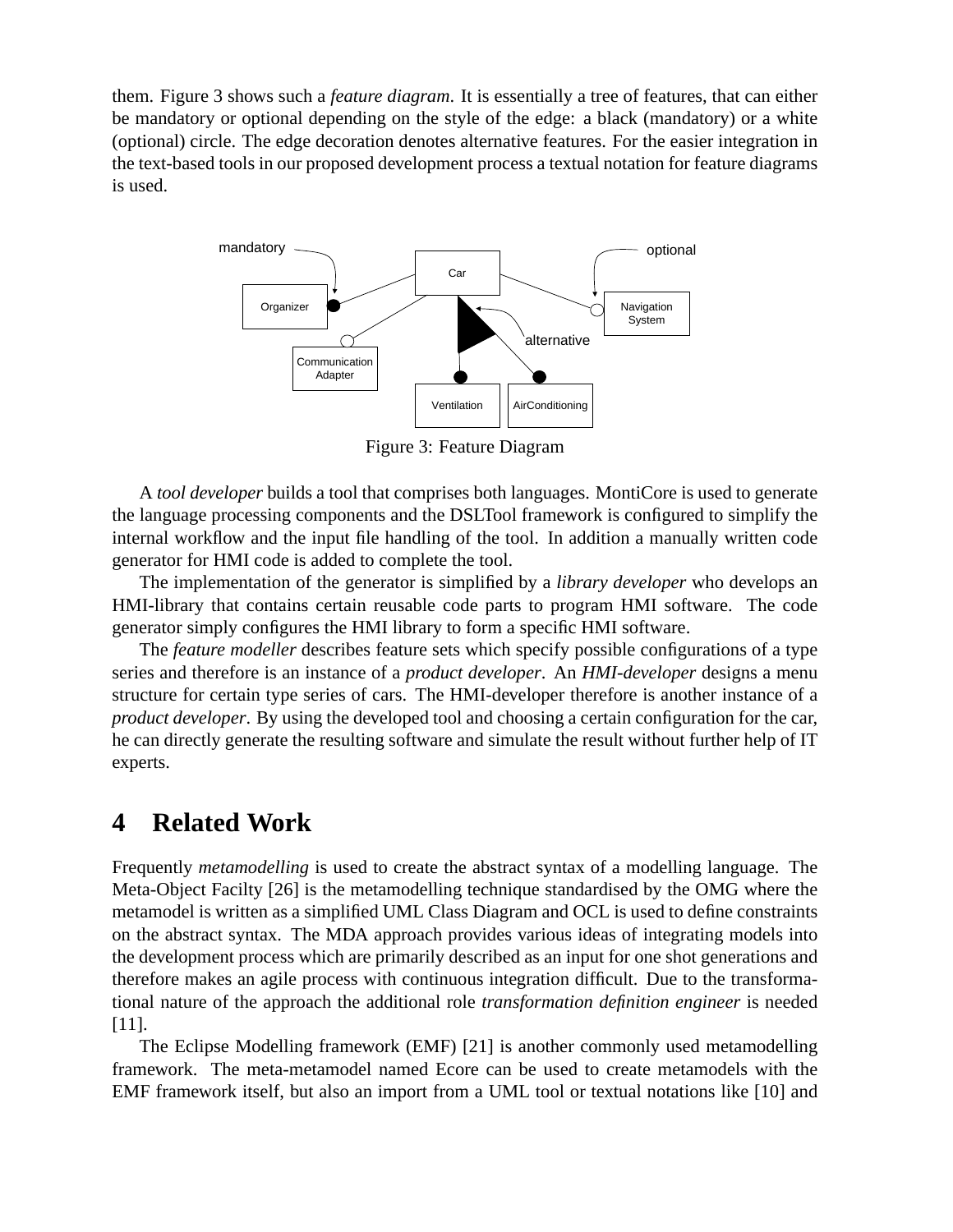[22] are possible options. Instances of the DSML can be created by a generic EMF editor. More sophisticated graphical editors can be either handwritten or created using the Graphical Modelling Framework (GMF) [24]. No strictly defined role based development process is proposed for the use with EMF.

The Generic Modeling Environment (GME) [23] is an integrated development environment for domain-specific modelling. The described MontiCore process could be adapted to be used with GME. A language developer would describe the abstract syntax of a language by a metamodel and define a graphical concrete syntax. GME is similar to MontiCore because a tool developer is supported by the environment to develop code generations or model interpretations. These artefacts can be reused inside GME to support product developers with an individually configured tool.

MetaCase's MetaEdit+ [25] uses a menu based editor to define metamodels. Models can be created through a graphical editor by drag and drop, inputs such as model names are made in input fields. MetaEdit+ uses its own *Report Definition Language* to navigate over a model instance and create code from it. The MetaEdit+ tool supports a variety of development processes and therefore does not go deep into process definition.

The *Domain-Specific Language Tools* [20] initiative from Microsoft also aims at the design of graphical DSMLs. The development is divided into three parts: definition of the metamodel, definition of (graphical) design, and definition of constraints. The meta-metamodel offers classes, value properties, and relations such as embedding (composition), reference (aggregation) and inheritance. Constraints are expressed in C#, code generation is supported by the *Template Transformation Toolkit* which allows an iterative access to DSL instances. Supported target languages for these templates are Visual Basic and C#. Sketches of an appropriate development process do exist e.g. in [6].

In [1] different roles for a model-driven development in general are presented. In comparison to our approach a more conventional software process is advocated with a separation in a meta and a project team. The paper mentions additional roles for testing and system analysis which are fulfilled by all developers in agile projects with activities like test-first design and constant feedback.

#### **5 Conclusion**

In this paper we have explained how an agile development process that uses code and models at the same level of abstraction can be used to efficiently develop a software system. We explained the different roles developers play in the realisation of a software when DSMLs are used to separate technological and application specific aspects. This technique also simplifies the integration of domain experts into a development team by giving them domain specific tools to express their knowledge without the need to go deeply into software issues.

The MontiCore framework strongly simplifies the development of DSMLs by providing an infrastructure the developer can rely on. This simplification is assisted by easy to use and quickly executed tools that enable a much more agile development process. Therefore, instead of a strict separation of tool and product developers, we are able to integrate those into the same project. In addition, we define new roles in a DSML-based project that will be carried out by developers respectively domain experts.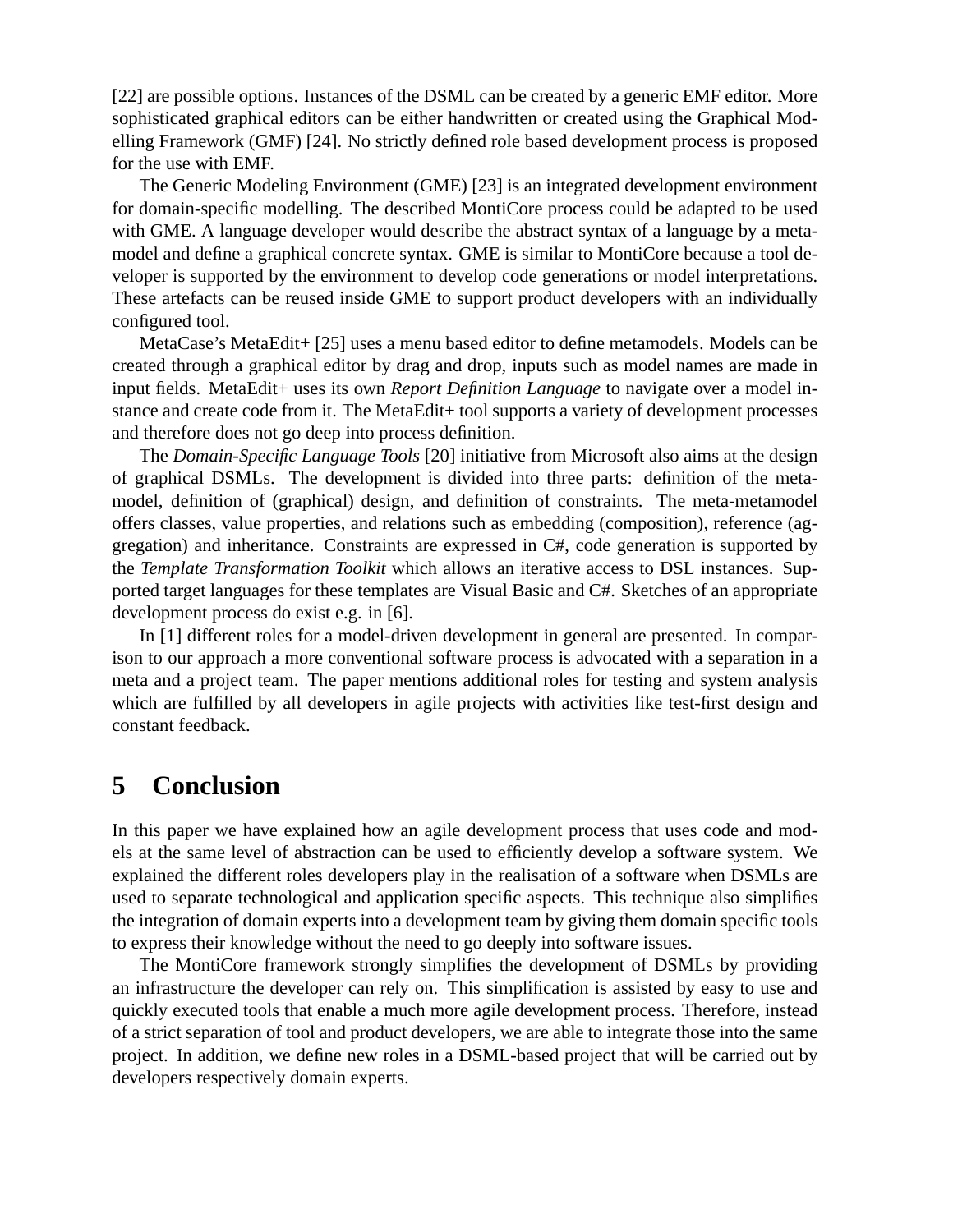In the future we will further enhance the features of the MontiCore framework to be able to quickly develop more complex DSMLs. Furthermore, we will provide a number of predefined DSMLs that will serve as a basis for specific DSML definitions. Among others, we will develop a framework which supports UML/P [18, 17] as a special UML profile to model properties of a software for both, production and test code generation.

#### **References**

- [1] J. O. Aagedal and I. Solheim. New Roles in Model-Driven Development. In *Proceedings of Second European Workshop on Model Driven Architecture (MDA), Canterbury, England*, 2004.
- [2] K. Beck. *Extreme Programming Explained: Embrace Change*. Addison-Wesley, 1999.
- [3] J. Botaschanjan, M. Pister, and B. Rumpe. Testing Agile Requirements Models. *Journal of Zhejiang University SCIENCE*, 5(5):587–593, May 2004.
- [4] K. Czarnecki and U. W. Eisenecker. *Generative Programming: Methods, Tools, and Applications*. Addison-Wesley, 2000.
- [5] E. Dijkstra. *A Discipline of Programming*. Prentice Hall, 1976.
- [6] J. Greenfield, K. Short, S. Cook, and S. Kent. *Software Factories: Assembling Applications with Patterns, Models, Frameworks, and Tools*. John Wiley & Sons, 2004.
- [7] H. Grönniger, H. Krahn, B. Rumpe, and M. Schindler. Integration von Modellen in einen codebasierten Softwareentwicklungsprozess. In *Proceedings of Modellierung 2006, Innsbruck, Austria*, pages 67–81, 2006.
- [8] H. Grönniger, H. Krahn, B. Rumpe, M. Schindler, and S. Völkel. MontiCore 1.0 -Ein Framework zur Erstellung und Verarbeitung domanenspezifischer Sprachen. Tech- ¨ nical Report Informatik-Bericht 2006-04, Software Systems Engineering Institute, Braunschweig University of Technology, 2006.
- [9] D. Harel and B. Rumpe. Meaningful Modeling: What's the Semantics of "semantics"?. *IEEE Computer*, 37(10):64–72, 2004.
- [10] F. Jouault and J. Bzivin. KM3: a DSL for Metamodel Specification. In *Proceedings of 8th IFIP International Conference on Formal Methods for Open Object-Based Distributed Systems, LNCS 4037*, pages 171–185, Bologna, Italy, 2006.
- [11] A. G. Kleppe, J. Warmer, and W. Bast. *MDA Explained: The Model Driven Architecture: Practice and Promise*. Addison-Wesley Longman Publishing Co., Inc., Boston, MA, USA, 2003.
- [12] H. Krahn and B. Rumpe. Techniques For Lightweight Generator Refactoring. In R. Lämmel, J. Saraiva, and J. Visser, editors, *Proceedings of Summer School on Generative and Transformational Techniques in Software Engineering (LNCS 4143)*, 2006. to appear.